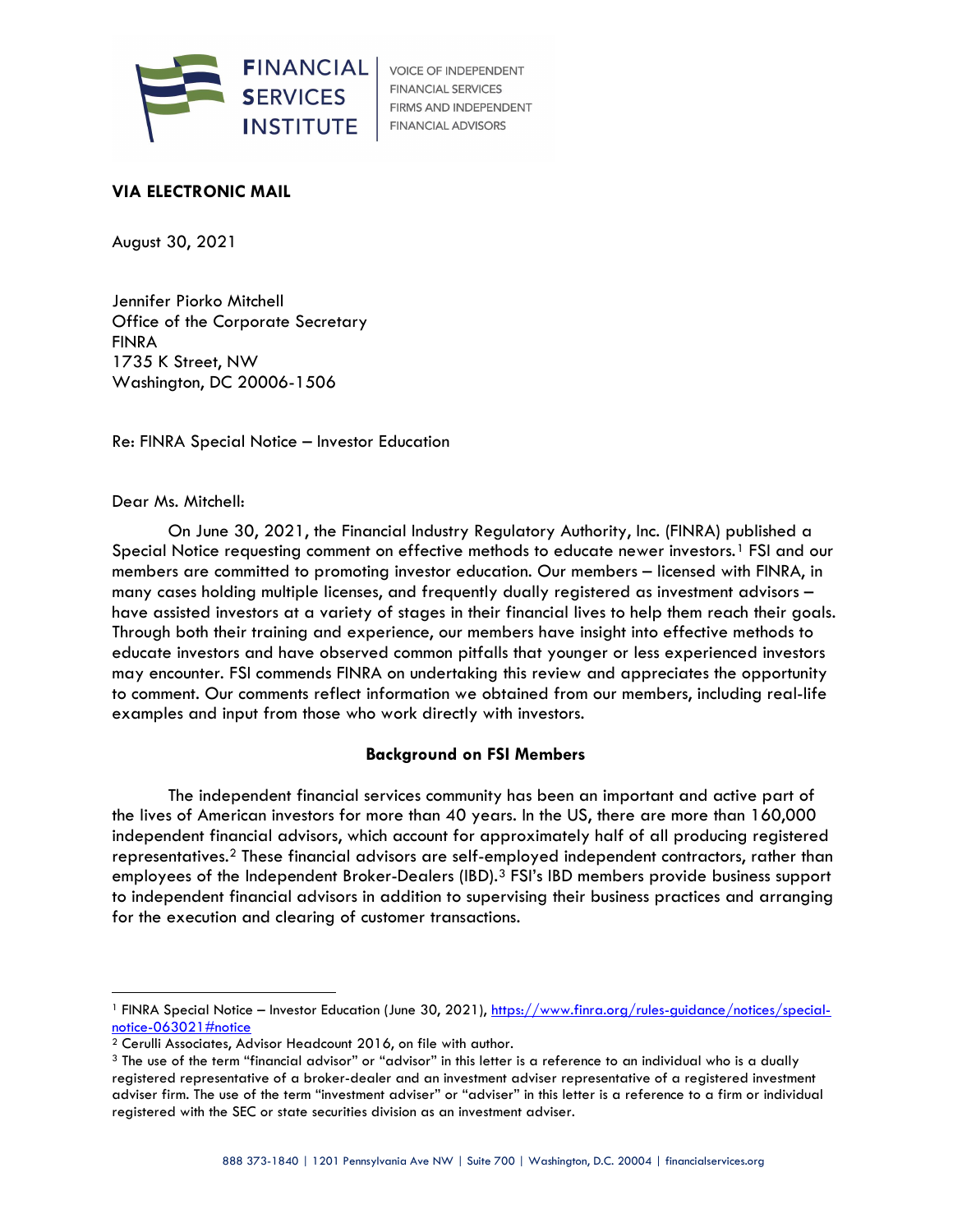FSI members make substantial contributions to our nation's economy. According to Oxford Economics, FSI members nationwide generate \$35.7 billion in economic activity. This activity, in turn, supports 408,743 jobs including direct employees, those employed in the FSI supply chain, and those supported in the broader economy. In addition, FSI members contribute nearly \$7.2 billion annually to federal, state, and local government taxes.<sup>4</sup>

Independent financial advisors are small-business owners and job creators with strong ties to their communities. These financial advisors provide comprehensive and affordable financial services that help millions of individuals, families, small businesses, associations, organizations, and retirement plans. Their services include financial education, planning, implementation, and investment monitoring. Due to their unique business model, FSI members and their affiliated financial advisors are especially well positioned to provide Main Street Americans with the affordable financial advice, products, and services necessary to achieve their investment goals.

## Discussion

I. Investor Education is a Critical Component of Investor Protection

Our members comply with a regulatory framework designed to safeguard investors and ensure market integrity. As FINRA highlights in its notice "[t]he relationship between an investor and a registered professional is [ ] subject to extensive regulation—for example, registration with FINRA is governed by rigorous qualification, testing and continuing education requirements, and the ongoing interactions between a FINRA-registered financial professional and their customer is subject to a range of SEC and FINRA rules, firm supervision and regulatory oversight." This past year has highlighted individuals' interest to engage in the capital markets prompted, to some degree, by Covid-related downtime, market volatility, and easy access to no-fee, low account minimum, direct trading platforms. These developments have also exposed gaps in many individuals' understanding of investing and, in certain instances, more basic financial fundamentals.<sup>5</sup>

## A. Investor Behavior, Information and Technology

Members report from their experience that many young investors initially enter the market appearing to look for a "golden ticket" stock. Recent events also illustrate that individuals still seek "advice" and input, but increasingly may turn to anonymous message boards or unreliable outlets for that advice.6 "Financial influencers" found on a variety of social media platforms (many of whom earn money based on advertising and brand deals) have gained in popularity with recent news that an invite-only trading app is in development where viewers trade stocks as they watch influencers livestream. Even certain mainstream media programs have a more entertainment-oriented, frenzied quality to them. While there is now an abundance of free

<sup>4</sup> Oxford Economics for the Financial Services Institute, The Economic Impact of FSI's Members (2020).

 $5$  See generally, Rachel Louise Ensign, GameStop Investors Who Bet Big-and Lost Big, WSJ (Feb. 15, 2021), https://www.wsj.com/articles/gamestop-investors-who-bet-bigand-lost-big-11613385002?mod=e2tw (discussing recent investor experiences); Liz Frazier, COVID-19 Exposes The Critical Need For Financial Education, Forbes (Sept. 24, 2020), https://www.forbes.com/sites/lizfrazierpeck/2020/09/24/covid-19-exposes-the-critical-need-forfinancial-education/?sh=7edbc5b08e03 (summarizing results from a financial literacy survey).

<sup>&</sup>lt;sup>6</sup> See National Financial Council Survey, https://www.financialeducatorscouncil.org/financial-guidance-survey/ (survey results showing that approximately 25% of respondents don't feel they have a trusted person to turn to for financial guidance).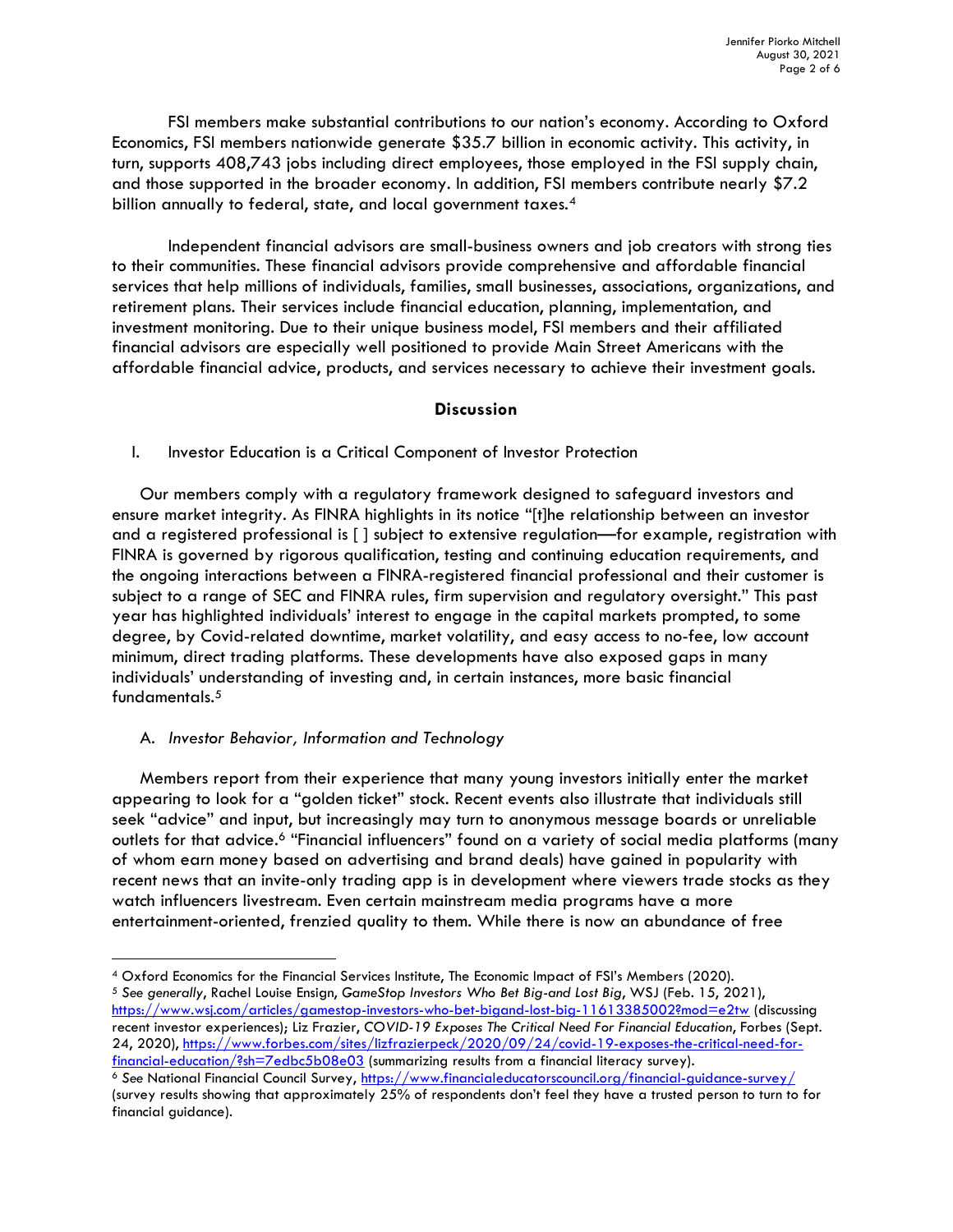information available on personal finance and investing, it has not necessarily resulted in heightened financial literacy levels among all groups.

One likely reason is that it takes considerable time and a foundational understanding to wade through the vast amount of information available – there is a lot of "noise." A common pitfall advisors observe is individuals underestimating the time it takes, on a consistent basis, to "go at it alone." A recent study indicates that those with financial advisors appeared to weather the economic downturn caused at the onset of the Covid pandemic better than those who did not have an advisor.7 Young or less experienced investors may also be more susceptible to experience market losses that deter them from establishing a long-term plan at an early stage of life when compounding is most powerful.

As one advisor shared, he spoke with the adult child of a client over the course of months as he began focusing on his financial wellbeing. The young adult had recently graduated with an advanced degree and, after working for several months, was focused on starting to invest. The new investor shared that he did not want to pay a fee for advice or money management – it seemed unnecessary when he could trade for free. Over the next six months, the recent graduate spent considerable time researching the market as well as platforms for trading and investing. He recognized, however, that there was opportunity cost in terms of his time and lost market returns, although he had educated himself considerably through this research process. While he tried his hand at investing on his own, for little to no fees, he eventually gravitated toward a low-cost fee arrangement that provided him more personized advice. Through his research and thoughtful consideration, he recognized the ongoing time commitment that would be necessary to cut through the information available to make truly informed investment choices that fit into a long-term plan. He also recognized that he wanted a "person" to assist in an investment strategy personally tailored to him and who was available for questions and could continue to education him about the market. Evaluating different brokerage business models and recognizing the benefits of investor education provided by an experienced, licensed professional can be the first hurdle for many new investors. For example, studies indicate that individual investors can be over-confident in their own trading and stock picking abilities.<sup>8</sup> This tendency can be amplified in rising markets.

### B. Effective Education Practices and Tools Used by Our Members

Our members provided input, based on their training and experience, on: 1) the substantive areas where they frequently see the need for investor education; 2) the methods they have found to be effective in delivering education; and 3) the importance of early investor education.

#### 1. Key Areas in Need of Additional Investor Education

While basic information available about investing can be a positive starting point, members have found that a one-sized fits all approach to investor education is not nearly as effective as one tailored specifically to each investor's needs. In addition, a wholistic approach to financial education is critical to understand the "big picture" and how different components of financial planning fit together to enhance overall financial wellbeing. Educating investors on financial

<sup>&</sup>lt;sup>7</sup> See Million Dollar Round Table (MDRT) Study (March 2, 2021), https://www.mdrt.org/financial-priorities/#

<sup>8</sup> See generally, Daniel, Kent and David Hirshleifer, Overconfident Investors, Predictable Returns, and Excessive Trading, Journal of Economic Perspectives, 29 (4): 61-88 (2015); Terrence Odean and Brad M. Barber, The Behavior of Individual Investors, Handbook of Economics of Finance (2013).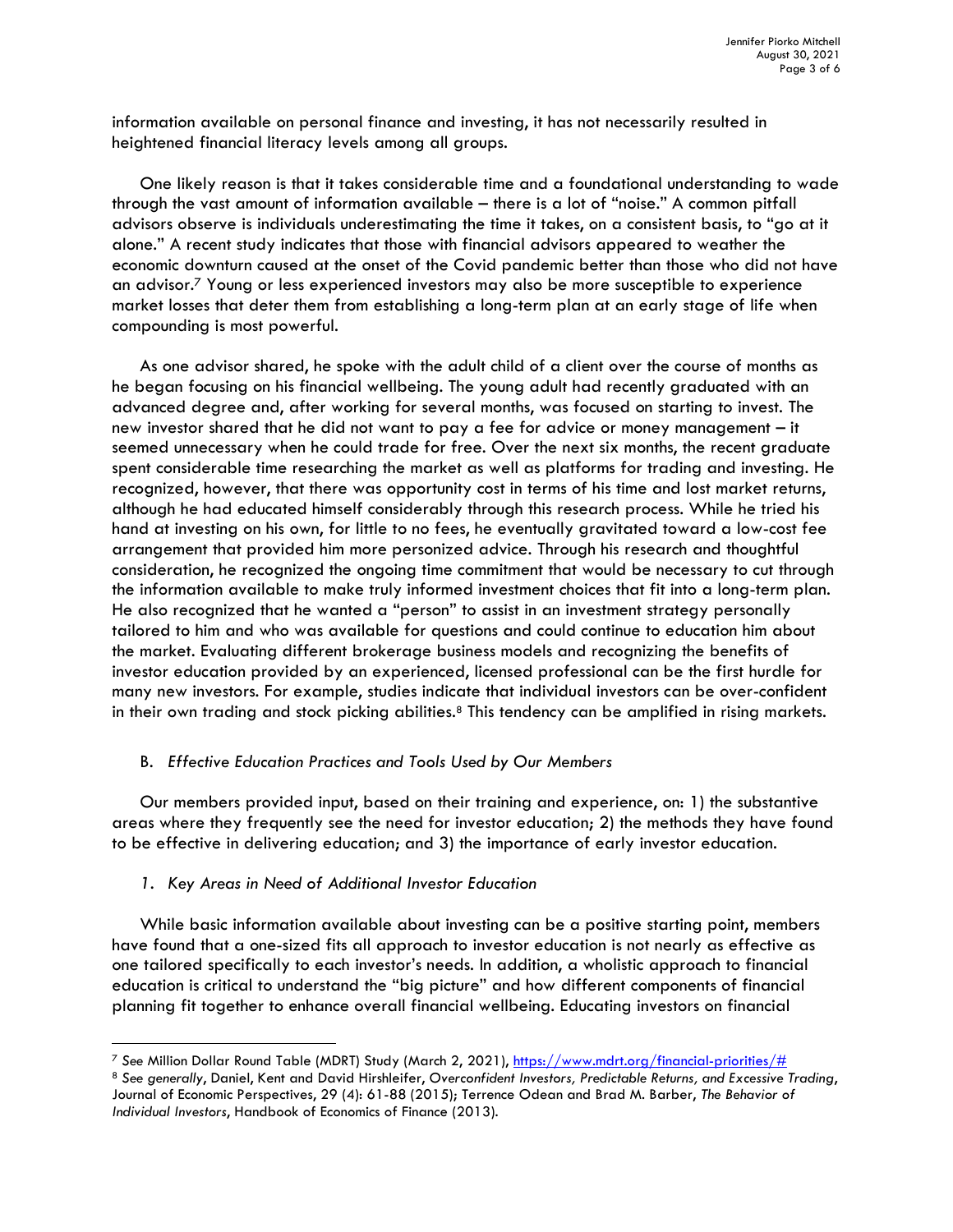basics, including different types of securities, key features of each, as well as different account types (including those available for saving for college and retirement) are all important. Advisors report that information related to taxes (such as understanding the marginal rate), tax implications, and the tax treatment of different types of retirement accounts – and differing advantages of each – are common areas where they have found a need for additional investor education. Advisors report that when clients understand the "why" it is more likely to influence investor behavior.

Another critical part of investor education, according to our members, is educating investors on an appropriate strategy for when to buy and sell securities. Educating clients to use objective measures and to stick with their plan is especially key during volatile markets. Advisors discussed the importance of explaining research-based strategies on determining when securities should be sold – based on percentage gains – and when portfolios should be rebalanced across asset classes. This type of investor education also helps to take the emotion out of investing. For example, in a recent survey "[f]ifty percent of consumers who manage their portfolios generally said they find it harder it keep emotions out of investing than the 45% who rely on a financial advisor. They also reported higher rates of lost sleep and regrettable decisions than those who work with an advisor."<sup>9</sup>

Educating investors on the penalties for withdrawing from a retirement account is another area where advisors find that they provide meaningful education. Discouraging withdrawals from retirement accounts, especially for younger investors who may change jobs more frequently and for whom retirement feels far away, is critical. In addition to education about options concerning an employer sponsored 401k, more generally, there are an array of services (and education) advisors provide when a client changes job, such as time sensitive advice during time-windows where action must be taken concerning health benefits and insurance policies tied to their former employers. Without understanding the choices and receiving competent advice, individuals can make decisions that may not suit their needs and that can be irreversible.

### 2. Methods for Delivering Investor Education

The means in which an advisor interacts with his or her client is also important for success. Tools such as one-on-one coaching, individually tailored financial planning, monthly client newsletters and annual investment reviews are, collectively, effective. Advisors report that meeting on a regular basis (and ensuring they repeat and remind investors of important concepts) is an effective education strategy, especially for less experienced or younger investors. Some clients may prefer written correspondence, while others react best to podcasts, webinars or opportunities that facilitate a dialogue. Advisors also report that given the long-term nature of many of their relationships with clients, they can determine what works best for the client and have the flexibility for their means of investor education to evolve.

Advisors recognize the importance of ongoing education, which is key as markets evolve, new products emerge, and each individual investor's goals and circumstances change. Having a "person" to contact when there is a question – for example, when the client wants to learn about new terms in financial press headlines (e.g., bitcoin, crypto, SPACs) – remains a powerful investor

<sup>9</sup> Michael S. Fischer, Nearly a Third of Investors Cop to Trading While Drunk: Survey, ThinkAdvisor (Aug. 12, 2021) https://www.thinkadvisor.com/2021/08/12/nearly-a-third-of-investors-cop-to-trading-while-drunksurvey/?kw=Third%20of%20Investors%20Cop%20to%20Trading%20While%20Drunk:%20Survey&utm\_source=e mail&utm\_medium=enl&utm\_campaign=dailywire&utm\_content=20210812&utm\_term=tadv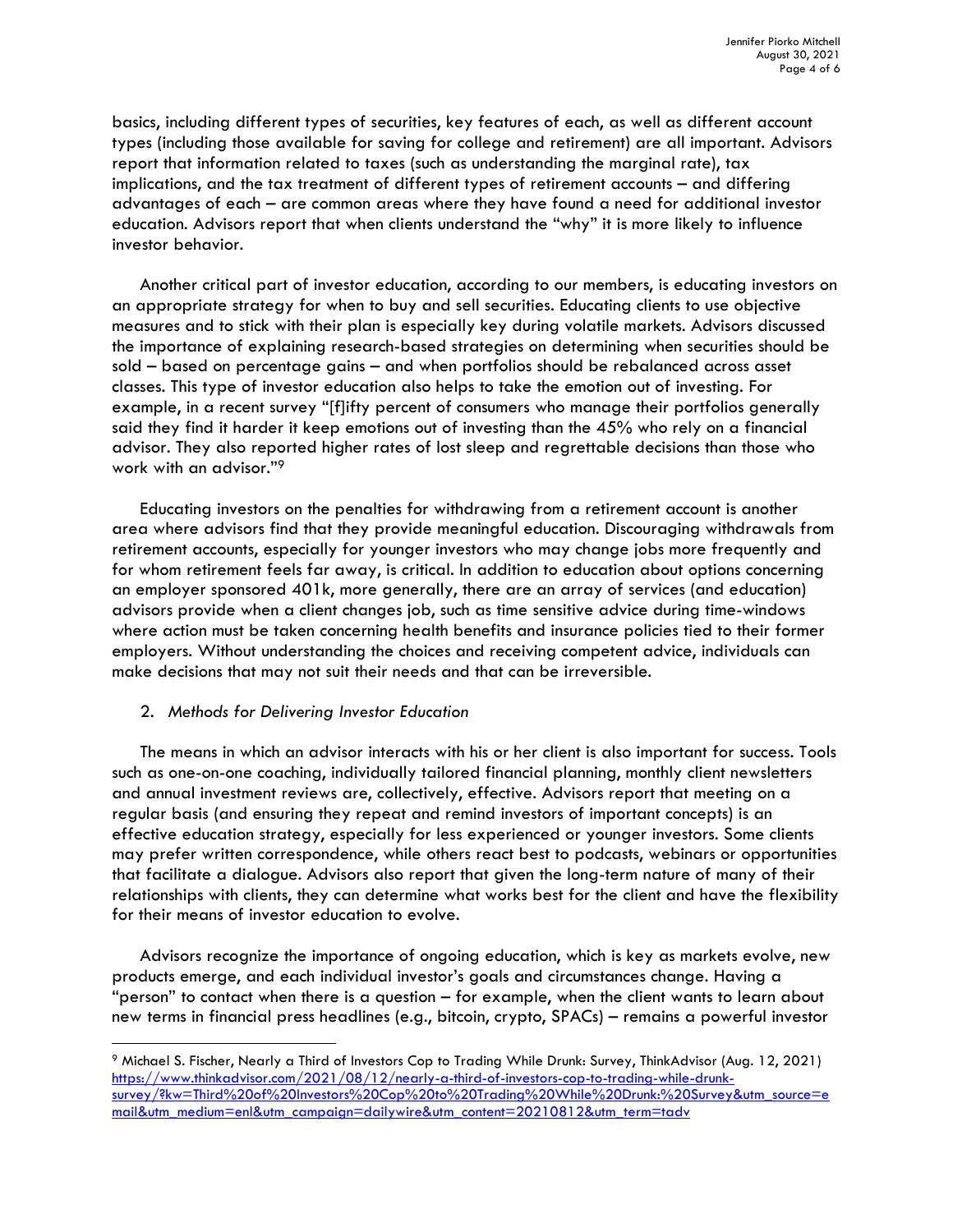education tool for a broad spectrum of investors. Reducing regulatory burdens and providing a roadmap to make available materials (both educational materials as well as disclosures) in languages other than English is also important to serve the educational needs of a broader group of Americans. Effective methods to deliver investor education to a broad and diverse group of potential investors is also critical to combat financial scams because an informed individual is better positioned to ask questions and identify when something may be amiss (e.g., guaranteed, quick high returns).

## 3. The Importance of Early Investor Education

Our members highlighted that early financial education will better position young adults to handle their finances. We have supported legislation proposing financial literacy in schools, including a bill that included personal finance education standards for elementary through high school students. In addition, to support early financial education, our members have partnered with Centsables, a financial literacy initiative and multi-media program for kids, teens, and young adults. We have also partnered with Empowering Generations Through Financial Literacy to provide education resources.10 These resources and tools assist in raising awareness across multiple generations regarding the benefits of financial literacy and include presentations members can customize; whether for young adults or near-retirees. Member firms have also developed their own programs to support investor education, including "coaching centers" providing educational materials on their websites and programs more specifically geared to support financial education for those serving our country in the military.

II. Measuring Effective Investor Education

Even among experienced financial advisors, some shared that employing specific metrics to test investor education methods is challenging. More specifically, it is hard to "test" what may have happened if the advisor did not provide the investor education. Also, individual success linked to investor education can also present itself in different ways depending on an individual's goals, meaning that investor education success stories may not reveal themselves accurately in a survey. For example, a client may continue working past "normal" retirement age, not because she does not have financial security, but because she enjoys her job. This may, in a survey result, look like a retirement "failure" when, in fact, it is not.

We appreciate that FINRA is exploring this area to determine how to measure which investor education methods may be the most successful. Our members suggested that actual investor behavior is the best indicator of effective investor education methods. The most immediate test of successful financial education is whether an individual is consistently saving money to achieve goals, such as retirement. Longer term measures of successful financial education are based on outcomes. For example, research shows that investors who work with a financial advisor are better prepared for their retirement, better understand the costs that may arise in retirement and how to save for them and feel more confident in their ability to be successful in retirement.<sup>11</sup> These results likely correlate to the tools experienced, licensed advisors use to education their clients.

<sup>10</sup> https://financialservices.org/financialfreedomdownloads/

<sup>&</sup>lt;sup>11</sup> See The Insured Retirement Institute, The State of Retirement Security in America Today - 2019 Boomer Expectations for Retirement Study (2019), https://www.myirionline.org/docs/default-source/default-documentlibrary/iri\_babyboomers\_whitepaper\_2019\_final.pdf?sfvrsn=0; Claude Montmarquette, Nathalie Viennot-Briot, Centre for Interuniversity Research and Analysis on Organizations (CIRANO), The Gamma Factor and the Value of Advice of a Financial Advisor (2016) https://www.cirano.qc.ca/files/publications/2016s-35.pdf